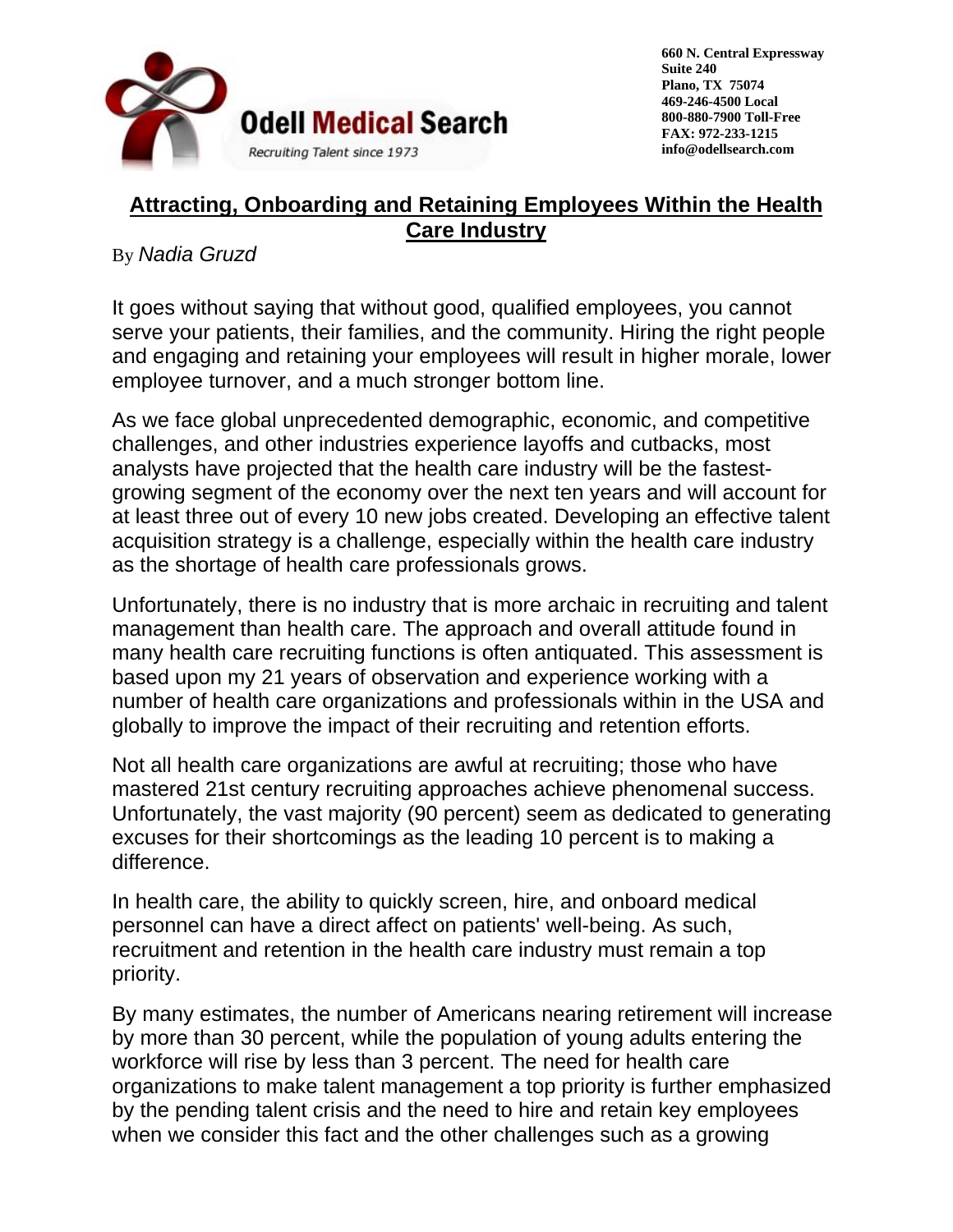number of current workers leaving the field and more stringent budget cuts, the likelihood of increased governmental regulation and global competition.

## **Talent Management Accountability involves four key areas:**

- Attracting employees—sourcing, hiring and new employees.
- Onboarding new employees training, educating and getting new employees comfortable
- Retaining existing employees—managing, engaging and developing employees.
- Transitioning employees—expanding responsibilities of, transferring and knowing when to let go of employees.

# **Attracting the Right Employees**

Everything begins with hiring the right employees. In his book *Good to Great: Why Some Companies Make the Leap... and Others Don't*, Jim Collins says that the best companies "get the right people on the bus, the right people in the right seats, and the wrong people off the bus." Collins says great companies have a corporate culture that finds and promotes disciplined people to think and act in a disciplined manner. Collins states:"...if you have the wrong people, it doesn't matter whether you discover the right direction; you still won't have a great company. Great vision without great people is irrelevant." Yet the right employees are often elusive, and becoming more so—especially in the health care industry.

Competition for a shrinking talent pool is keen. Potential health care employees have more choices of where to work. Globalization makes skilled workers prime recruiting targets of health care organizations around the world, and the Internet makes it simple for health care employees to find and compare job opportunities. Finding prospective employees is the first step. Finding the right employees from among the prospects is the second. And then quickly getting the right employees geared up, motivated, productive, and confident in their new responsibilities is the third.

### *Whose job is it to source? To interview? To hire? To orient and train new employees?*

Health care Organizations of all sizes implement a variety of new processes and procedures—usually through their human resources departments—to make sourcing, hiring, and onboarding more effective. Technology, for example, plays an ever-bigger role in many organizations. Facilities can now implement software applications that initiate a requisition to staffing, post jobs to job boards and corporate websites, extract resumes to databases, track candidates through prescreening and reference checking, schedule interviews, stay in e-mail contact with candidates, and make employment offers.

Many organizations also design and implement standardized job descriptions, interview guides, reference checking procedures, outsourced recruiting assistance, and other processes to help their hiring managers reach the job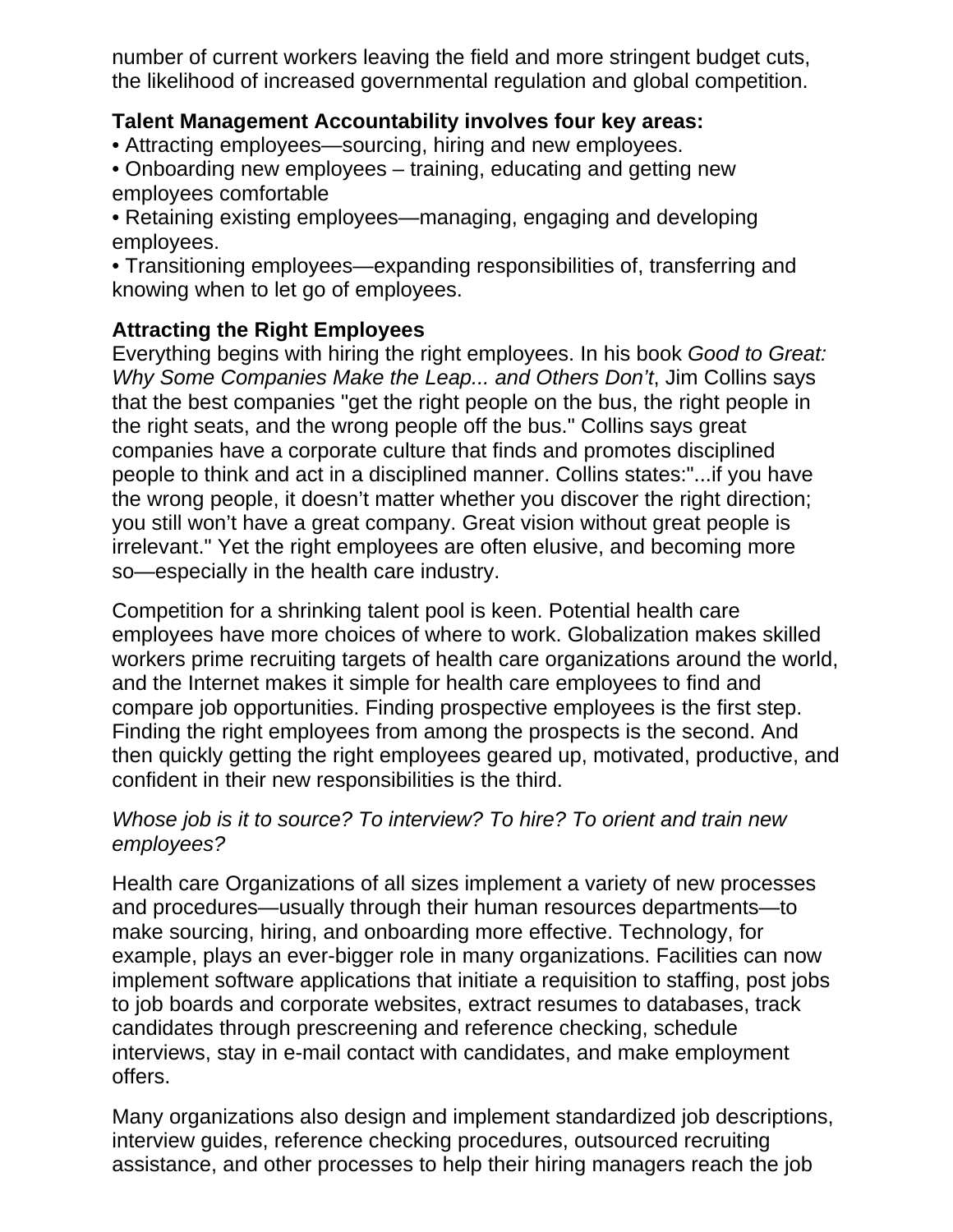offer and acceptance stage. Then, retooled employee orientation, training, and mentoring programs help get new employees up to speed quickly. In these ways, HR adds real value to the process, freeing managers to focus on their day-to-day operational issues.

But these value-added tools and techniques can backfire when managers rely too heavily on them to bring new people into the organization or when they take the "it's HR's job" approach to this key accountability.

Unit managers always have been and must continue to be ultimately responsible for attracting new employees to the health care organization. They know the job that needs to be done, they know the culture, they know the team dynamics, they know the results that both they and the facility need. They are also the ones tasked with developing their health care professionals now and in the future—and transitioning them into expanded job responsibilities when the time is right.

Managers need to embrace the responsibility for recruiting the right health care professionals into their facility and unit. And that means fulfilling their roles in all three "attracting" accountabilities—sourcing, hiring, and bringing people on board.

#### *So, what does that look like?*

When the best managers are studied, they demonstrate these accountabilities in the following ways:

**Sourcing:** Top managers create and nurture a qualified pool of health care candidates for current and future positions. They work effectively with internal support functions while maintaining overall responsibility for this effort. They focus not only on the existing requirements for a position, but also on the future direction of the facility and the skills it will need in two to five years. Those managers continually define "best-fit" candidate requirements, which include motivation and attitude in addition to knowledge and skills.

Managers who employ best practices during the sourcing process use creative techniques to maintain a steady stream of internal and external candidates. They know the search never ends, even after they select a candidate for a specific position.

**Hiring:** Successful managers get the right people into the right jobs on their unit. They use best practices such as planned and structured approaches when interviewing, asking appropriate questions to accumulate the data that allow them to objectively compare candidates and make the best choices. They look beyond the urgency of filling a position to find the employee who offers a fresh perspective and another dimension to the team—adding a diversity of ideas, approaches, and backgrounds. The best managers also understand the importance of representing the health care organization well, making a good impression on the candidate and communicating the organization's vision and values. They show respect to all health care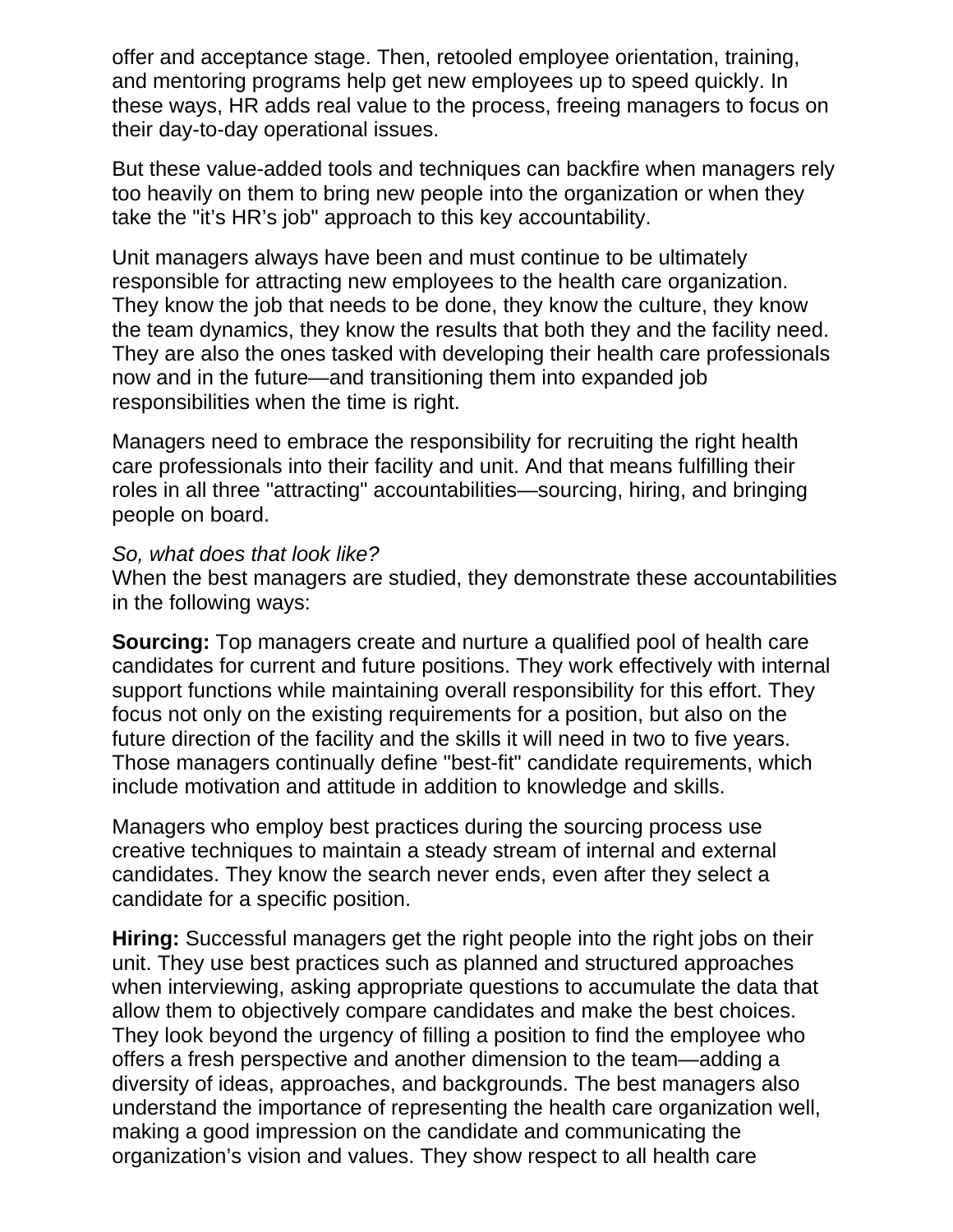professionals by treating them with concern and honesty—allowing the candidates to determine whether they are a good match for the health care organization.

**Onboarding:** Onboarding refers to the process of integrating new employees into the organization, of preparing them to succeed at their job, and to become fully engaged, productive members of the health care organization. It includes the initial orientation event and the ensuing months thereafter.

Successful on boarding is one of the most effective weapons in your arsenal. Studies have shown that a well-designed onboarding program can turn a new hire into a dedicated employee, reducing the costs of turnover. In a recent case study of a Washington DC hospital, they explained how a human resource executive at an area hospital had a simple, but powerful idea. The hospital decided to begin onboarding even before the new nurses started their first day.

Instead of waiting and hoping the new hire would make it through the recruiting frenzy that continued through the moment of accepting a new job to their first day, each nurse manager now proactively introduces the new hire to their team of nurses. The team of nurses then follows up by personally signing and sending a welcome card expressing their excitement to work with the new hire.

Although simple, creating a logical and emotional connection between the new hire, the organization, and their new team has proven particularly effective. New nurses now feel more connected and pre- and post-start attrition has decreased dramatically.

"Great employers begin the process before new hires arrive on-site," reports Workforce Management in a recent article, Onboarding Secures Talent for the Long Run. "During the final interview or at time scheduled before the official 'start date,' introduce team members... complete the paperwork... Employees are usually eager to dive in on the first day, so bypassing administrative tasks and focusing on the work to be done will keep enthusiasm high."

Human Resources Solutions recently called such onboarding practices 'Delivering on the Promise,' saying, "Ultimately, when people are made to feel welcome, they are more productive, less stressed, and more team focused. This all translates into lower turnover rates."

Getting new employees comfortable, connected, and productive as soon as possible is the manager's role. When managers communicate the "big picture," new employees can understand how their roles support the health care organization's goals. When a manager takes the time to build a relationship with an employee, that employee becomes a member of the team. The availability of resources is also important to new employees. The best managers create a support network for their new hires to help them quickly get up to speed. These managers also realize that being available to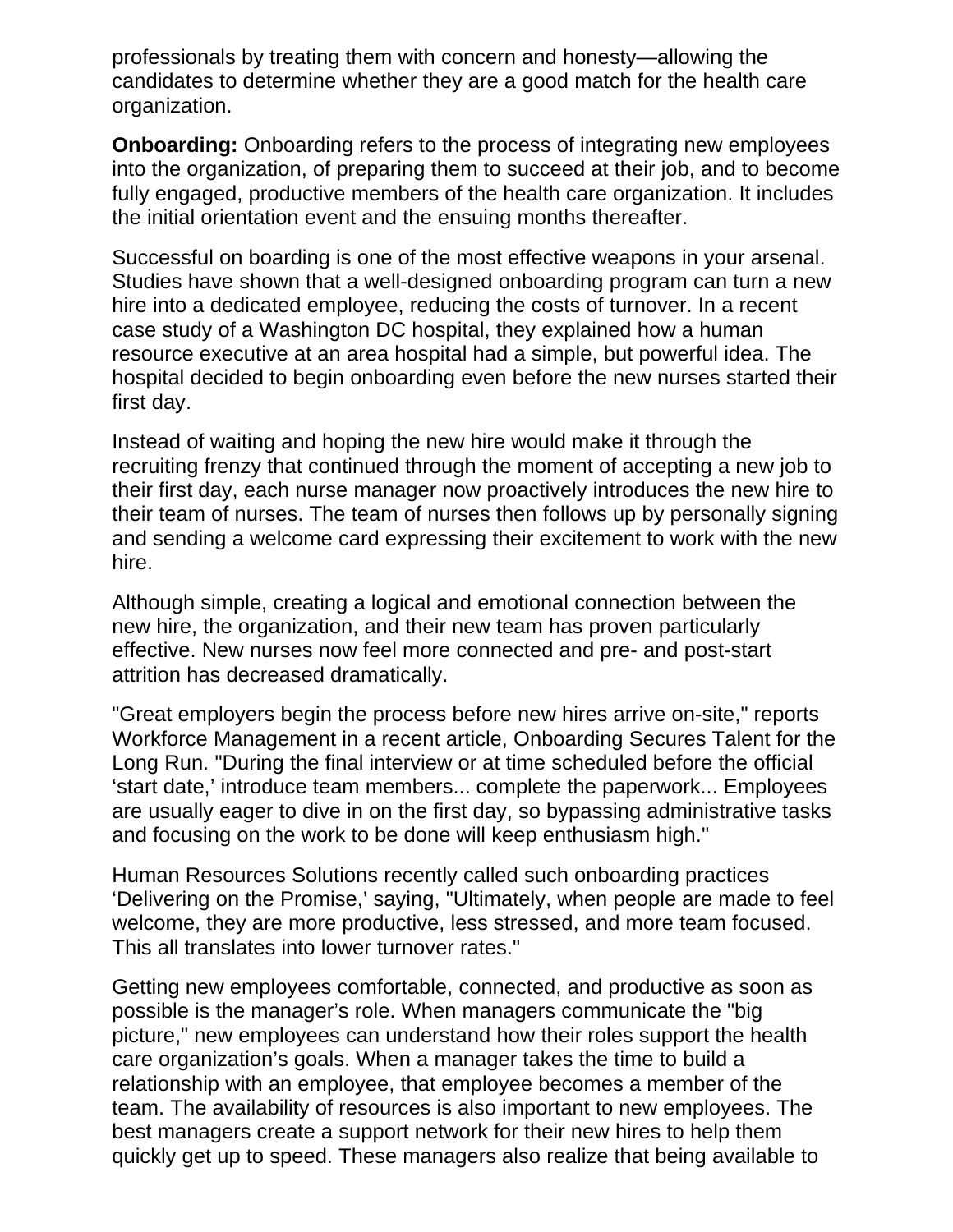answer questions and provide feedback is a critical investment of time. When it comes to attracting the right employees, hiring managers at every level within the organization need to take bottom-line responsibility for finding, hiring, and onboarding new employees. Managers who are proactive throughout the entire attracting process ensure that the organization has the talent best suited for today and tomorrows needs. *Onboarding Suggestions:*

To start, employers should make sure new staff members are properly welcomed to the organization and briefed on important information. Here are a few things you can do:

1. Appoint a point person or mentor, in addition to the supervisor, who can welcome and orient the new staff member to the organization. Make sure the mentor has specific tasks to cover for the first day, week, and following three months.

2. Send a card or letter welcoming him/her to the agency. Include needed paperwork, employee handbook, benefits, etc.

3. Send an agenda, along with the offer letter, letting the employee know what to expect on the first day.

4. Order business cards (if applicable).

5. Have any ID and security cards ready.

6. Send a welcome e-mail, along with a new hire FAQ sheet and/or the necessary forms to be filled out.

7. Make sure the employee's work area is ready.

8. Make a new hire announcement and on the first day, introduce the new staff member to co-workers.

9. Create lunch plans for your new hire's first few days, helping her/him feel at ease.

10. Don't leave new hires to figure out the organization's culture and unwritten rules on their own. For instance, what is the preferred method of

communication – e-mail, phone, or meetings? How are decisions made? When are employees expected to act on their own.

11. With the right people on board, the battle shifts to retention.

## **Retaining Existing Employees:**

The annual turnover rate among health care employees is startling. Some turnover is unavoidable: people get married, move away, go back to school or retire. But other types of turnover are preventable. According to the Human Resource Management Association, 20.4 percent of health care employees (one in five) quit their jobs every year. The number easily exceeds the 12 to 15 percent turnover rate experienced in most other industries.

It costs over \$50,000 to recruit and train a new nurse. To replace an experienced Critical Care nurse can cost as much \$120,000. In today's tumultuous economical environment, your health care organization can illafford a revolving talent door.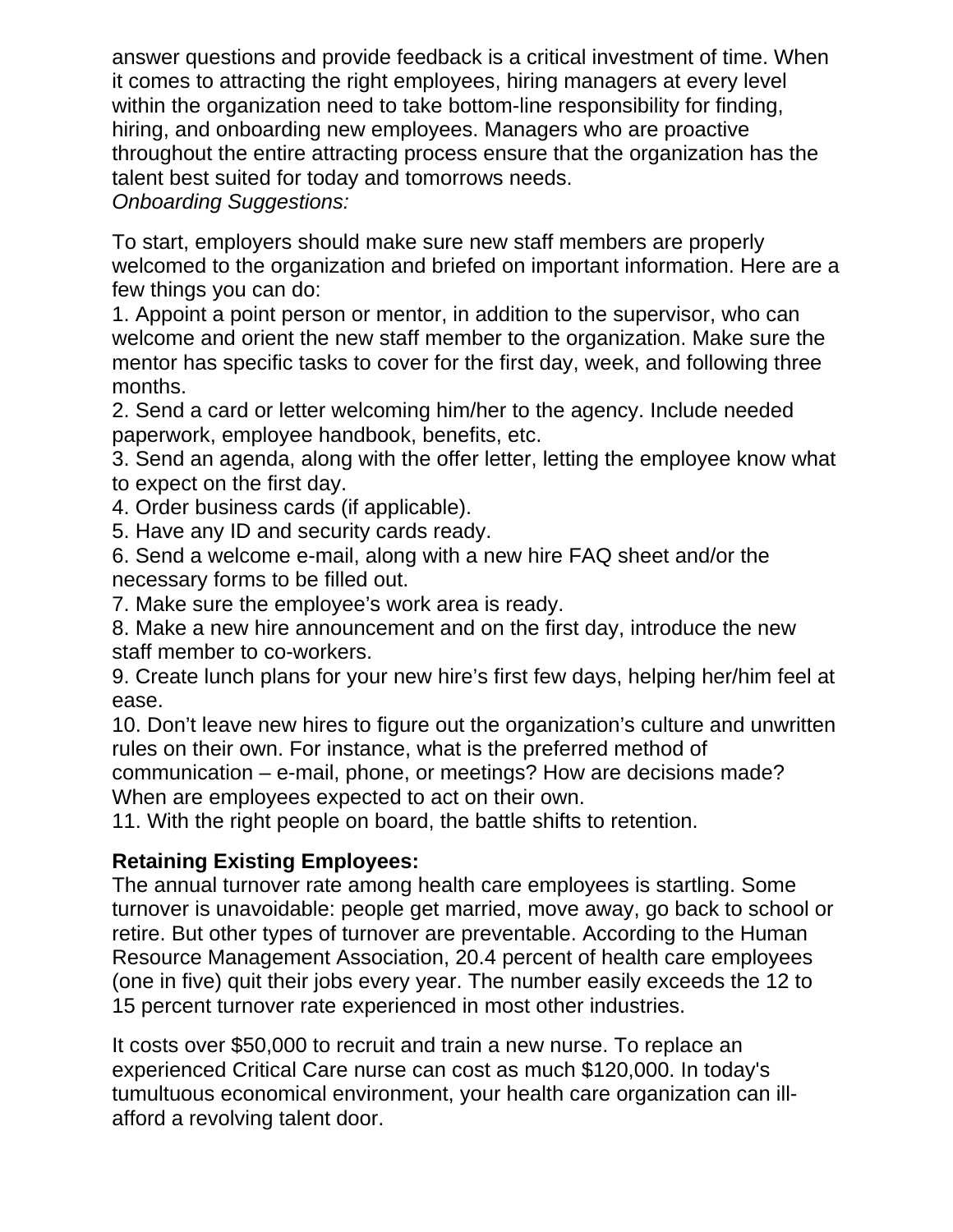Staff turnover can be minimized when there is a high level of job satisfaction among staff.

Managers are key in retaining their health care professionals, as management practices can greatly influence turnover intention. Supervisors must pay attention to staff needs and help create a positive working environment.

Managers must look for ways to keep their employees engaged. In a recent article, "Nurses Rank as Least Satisfied," hospital employees emphasized the need for leaders to pay more attention to their concerns. They cite it as the best chance for improving the working environment.

### *Engagement*

Engagement has been defined as a persistent state of work fulfillment. This fulfillment translates into enthusiasm and passion, higher than average levels of concentration, focus, and energy. Take away any of these factors and engagement suffers

Employee engagement has become a hot topic among managers because there's growing evidence that employee engagement correlates to individual, group, and organizational performance in the areas of productivity, retention, turnover, patient care, and loyalty. Since experiencing catastrophic events such as 9/11, our nation's employees' attitudes towards careers has taken a dramatic shift, and they need to see that their work matters. Employees become engaged when they see a connection between their work and the organization's success. This message is successfully conveyed when there is clear communication between the supervisor and staff member

#### *Stay Interviews*

Employee interviews are usually conducted when an employee starts or finishes a job. Beverly Kaye, one of the world's leading experts on career development, mentoring and talent retention, suggests that "stay interviews" should be conducted monthly on a one-on-one basis with the employee in a neutral setting.

According to Kaye, the most important thing managers should do is ask, "What can I do to keep you? You are important to me, and I want to know what I can do to keep your talent on my team?" If an employee says it's about money and you do not have latitude on pay, be truthful and say, "My hands are tied on the issue of salary, so tell me what else I can do?" It is about communicating, being up-front, and telling the truth.

Kaye outlines in her book, Love 'Em or Lose 'Em: Getting Good People to Stay, the following suggested questions to include in stay interviews:

• What about your job makes you jump out of bed?

• What makes you hit the snooze button?

• If you were to win the lottery and resign, what would you miss the most?

• What would be the one thing that, if it changed in your current role, would make you consider moving on?

• If you had a magic wand, what would be the one thing you would change about this department?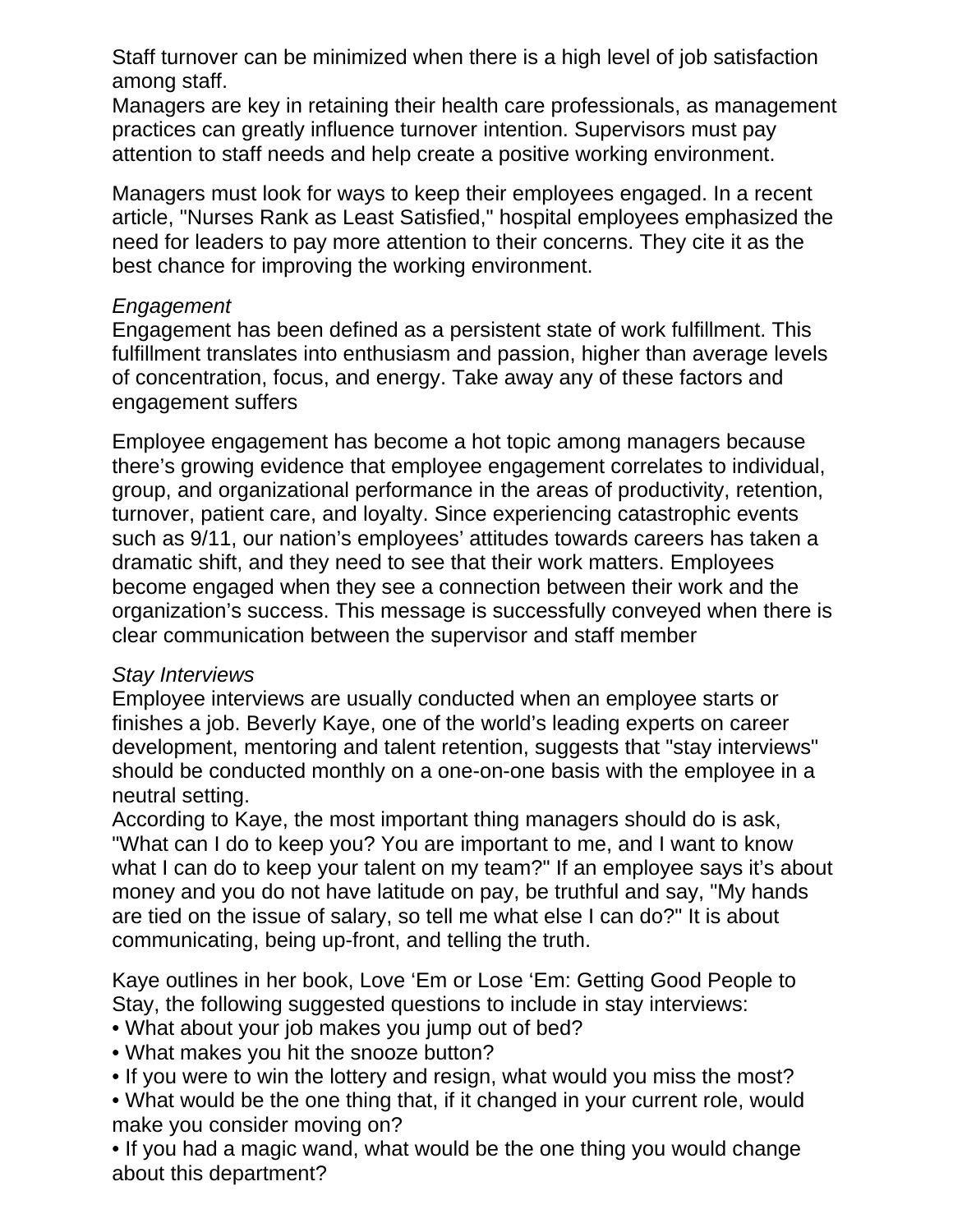• If you had to go back to a position in your past and stay for an extended period of time, which one would it be and why?

Employees also have the responsibility to ask for what they need and express these feelings and concerns to their supervisor. Supervisors are not mind readers.

Of course, compensation is important in attracting and keeping employees, but it is not necessarily the only factor in a person's decision to take or keep working at a job. There are many other surrounding non-monetary issues which help support employee engagement and retention.

Employees who are treated well feel a sense of obligation to their job and organization. As a manager/supervisor, there are simple, yet powerful actions you can take to influence job satisfaction, morale, and productivity.

• Treat people with courtesy, politeness, and kindness.

• Maintain open communication and encourage staff to express their opinions and ideas.

- Listen to your staff and try to respond to their requests.
- Implement policies and procedures consistently and fairly.
- Include staff in meetings, discussions, trainings, and events.
- Make staff meetings a time to celebrate.
- Give employees their birthday off.

• Give staff some time off (hours, half day, full day) as an incentive for doing something special/extra.

• Spend time with employees. Involve employees in determining their career path goals and development plan. Provide opportunities for training and professional development.

- Provide opportunities for advancement.
- Coach employee skill development.
- Praise more than you criticize and encourage praise among coworkers.
- Foster teamwork. When employees work toward a common goal, performance improves.
- Lead by example. Lead from Mission and Vision.
- Delegate. Employees want job autonomy. Help establish goals for your department and work unit.
- Set understandable expectations and goals for each staff member. Communicate them in a clear, concise manner.
- Manage gossip. Otherwise, interpersonal relationships can be damaged, thus ` disrupting employee motivation and morale.
- Create a culture of accountability. At meetings have an agenda; start and end on time, and follow-up.

• Create a motivating workplace. Integrate values such as integrity, empowerment, perseverance, equality, discipline, and accountability into the organization.

- Think positive! There's a lot of power in optimistic thinking.
- Let staff know they matter and make a difference.
- Utilize your staff's talent and skills. Avoid burnout. Give workers added